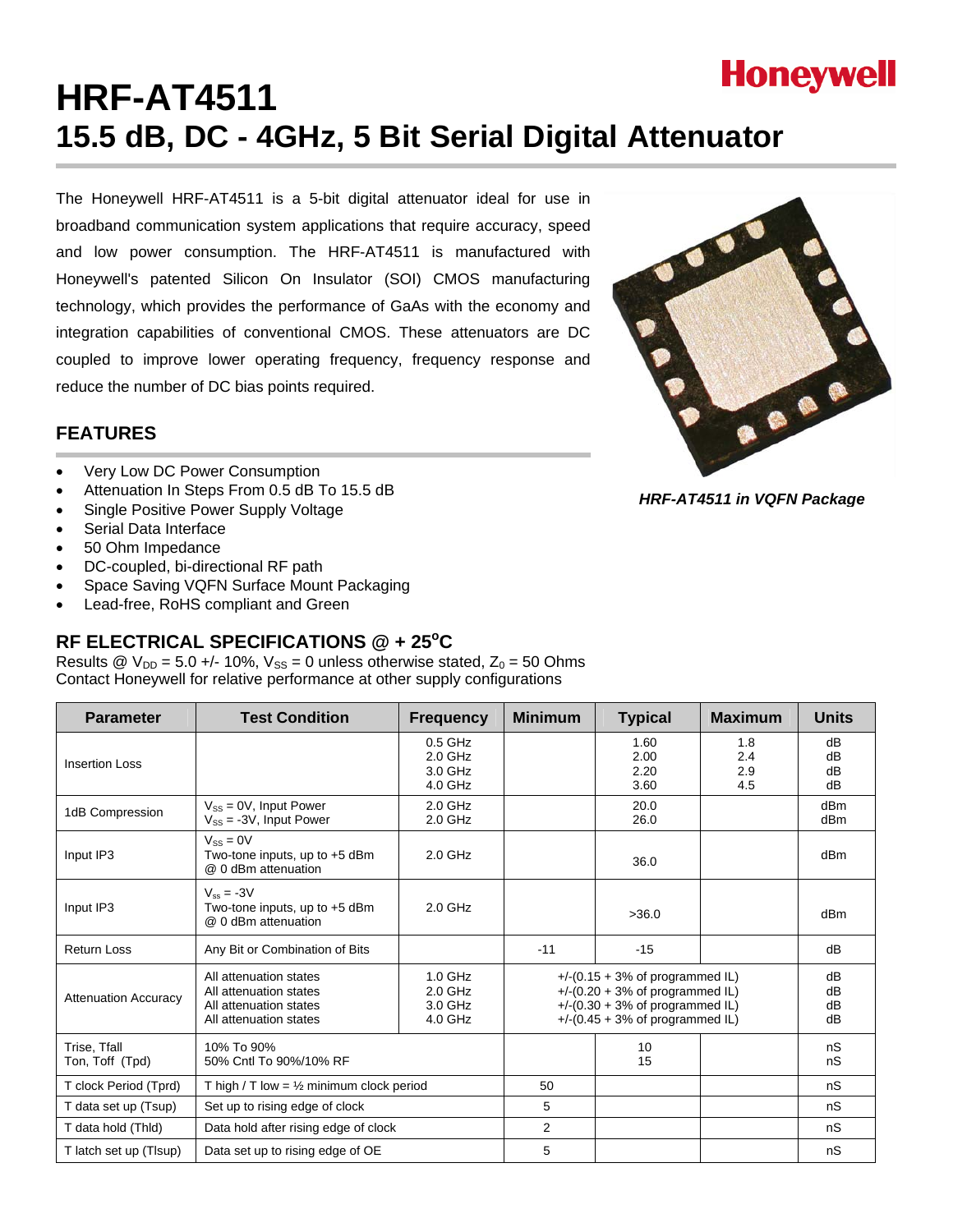# **HRF-AT4511**

# **FUNCTIONAL SCHEMATIC**



## **DC ELECTRICAL SPECIFICATIONS @ + 25°C**

| <b>Parameter</b>      | <b>Minimum</b> | <b>Typical</b> | <b>Maximum</b>        | <b>Units</b> |
|-----------------------|----------------|----------------|-----------------------|--------------|
| V <sub>DD</sub>       | $3.3^{\circ}$  | 5.0            | 5.5                   |              |
| $V_{SS}$              | $-5.0$         |                |                       |              |
| סמי                   |                | < 5.0          | 50                    | uA           |
| CMOS Logic level (0)  |                |                | 0.8                   |              |
| CMOS Logic level (1)  | $V_{DD} - 0.8$ |                | <b>V<sub>DD</sub></b> |              |
| Input Leakage Current |                |                | 10                    | uA           |

Note 1, the performance curves are for  $V_{DD} = +5.0 +/- 10\%$ 

# **ABSOLUTE MAXIMUM RATINGS1**

| <b>Parameter</b>             | <b>Absolute Maximum</b>       | <b>Units</b>   |
|------------------------------|-------------------------------|----------------|
| Input Power                  | $+35$                         | dBm            |
| $V_{DD}$                     | $+6.0$                        | V              |
| $V_{SS}$                     | $-5.5$                        |                |
| ESD Voltage <sup>2</sup>     | 400                           |                |
| <b>Operating Temperature</b> | $-40$ To $+85$                | $\overline{C}$ |
| <b>Storage Temperature</b>   | $-65$ To $+125$               | $\overline{C}$ |
| Moisture Sensitivity Level   | Level 3 $@$ 260 $^{\circ}$ C  |                |
| Digital Inputs               | $V_{DD}$ +0.6 max to -0.6 min |                |

Note 1 - Operation of this device beyond any of these parameters may cause permanent damage.

Note 2 - Although the HRF-AT4511 contains ESD protection circuitry on all digital inputs, precautions should be taken to ensure that the Absolute Maximum Ratings are not exceeded.

**Latch-Up:** Unlike conventional CMOS digital attenuators, Honeywell's HRF-AT4511 is immune to latch-up.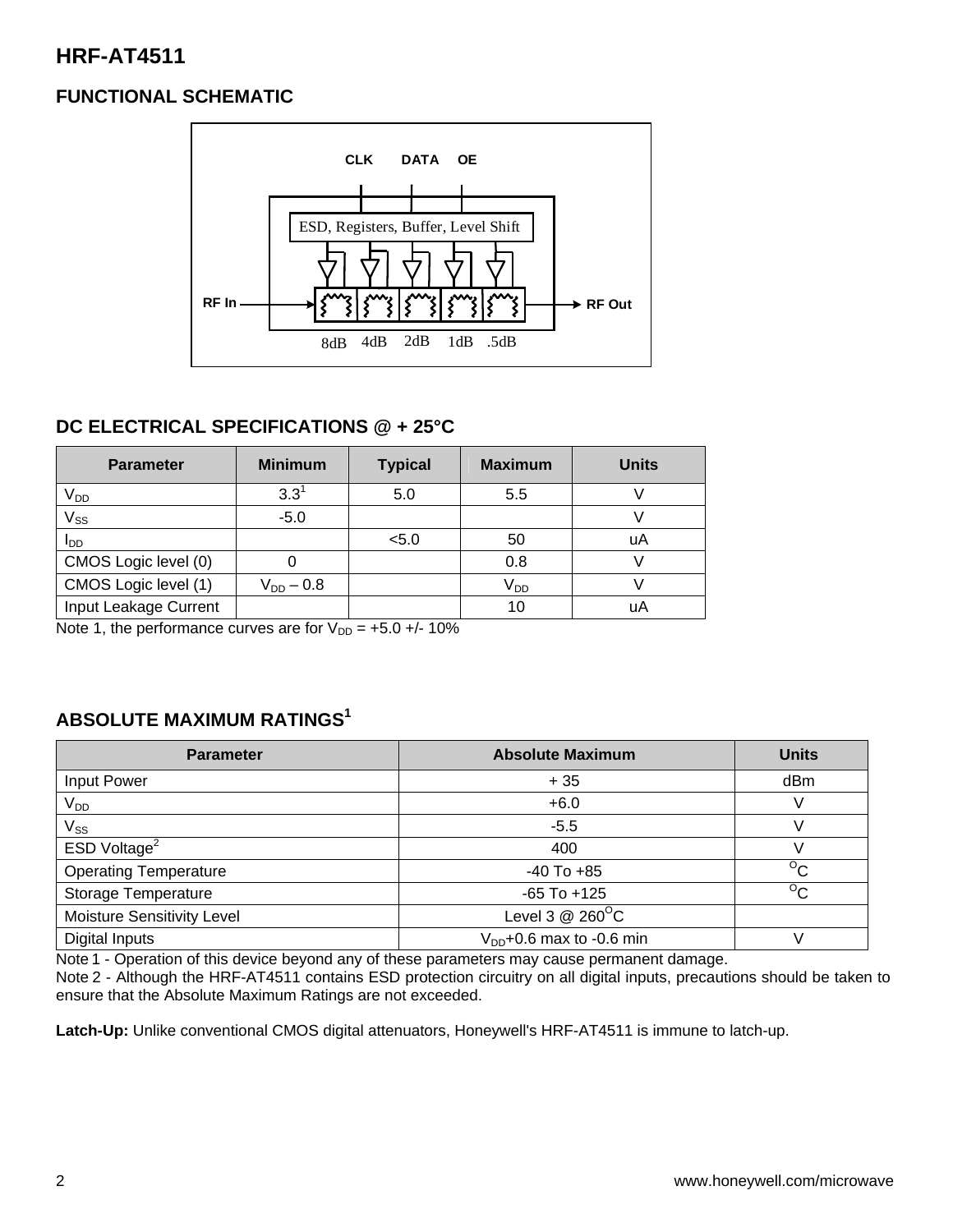# **HRF- AT4511**

| Pin | <b>Function</b> | Pin | <b>Function</b>  |
|-----|-----------------|-----|------------------|
|     | <b>VDD</b>      | 9   | <b>GROUND</b>    |
| 2   | <b>GROUND</b>   | 10  | <b>RF OUTPUT</b> |
| 3   | <b>RF INPUT</b> | 11  | <b>GROUND</b>    |
|     | <b>GROUND</b>   | 12  | <b>VSS</b>       |
| 5   | <b>GROUND</b>   | 13  | <b>GROUND</b>    |
| 6   | <b>GROUND</b>   | 14  | <b>OE</b>        |
|     | <b>GROUND</b>   | 15  | <b>CLK</b>       |
| ი   | <b>GROUND</b>   | 16  | <b>DATA</b>      |

#### **PIN CONFIGURATIONS**

**Note**: Bottom ground plate must be grounded for proper RF performance.

#### **SERIAL DATA LOAD**

Serial data is shifted into the register on the rising edge of clock, MSB first. The state of "OE" will not affect the shifting of data. The rising edge of the "OE" signal will be the clock for the transfer of shifted data. Latched new data occurs one prop delay after the rising edge of "OE". See the Electrical Spec Table for AC parameters.



| <b>S4</b> | <b>S3</b> | S <sub>2</sub> | S <sub>1</sub> | S <sub>0</sub> | <b>Output</b>                                                          |
|-----------|-----------|----------------|----------------|----------------|------------------------------------------------------------------------|
|           |           |                |                |                | Reference Input<br>$0.5$ dB<br>1 dB<br>2 dB<br>4 dB<br>8 dB<br>15.5 dB |
|           |           |                |                |                |                                                                        |

#### **TRUTH TABLE**

**Operation**: Data on serial input D is clocked into internal registers on the low to high transition of the Clock signal (CK). The register is sampled during the Output Enable (OE) low state and clocked into the register during the low-to-high transition.  $"0" = CMOS Low, "1" = CMOS High.$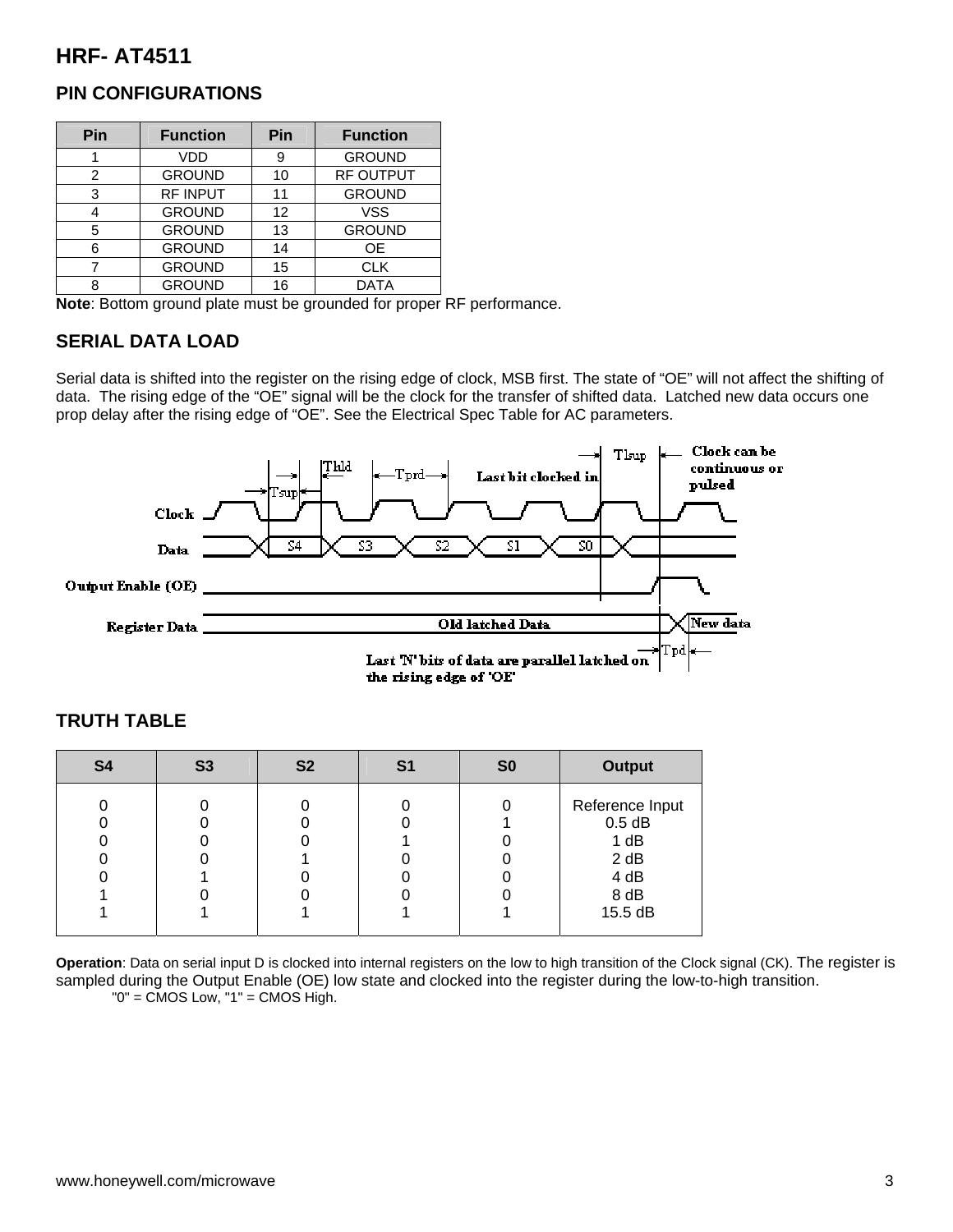# **HRF-AT4511**

# **PERFORMANCE CURVES**

#### **Insertion Loss**



#### **Return Loss**



#### **Typical AT4511 Return Loss**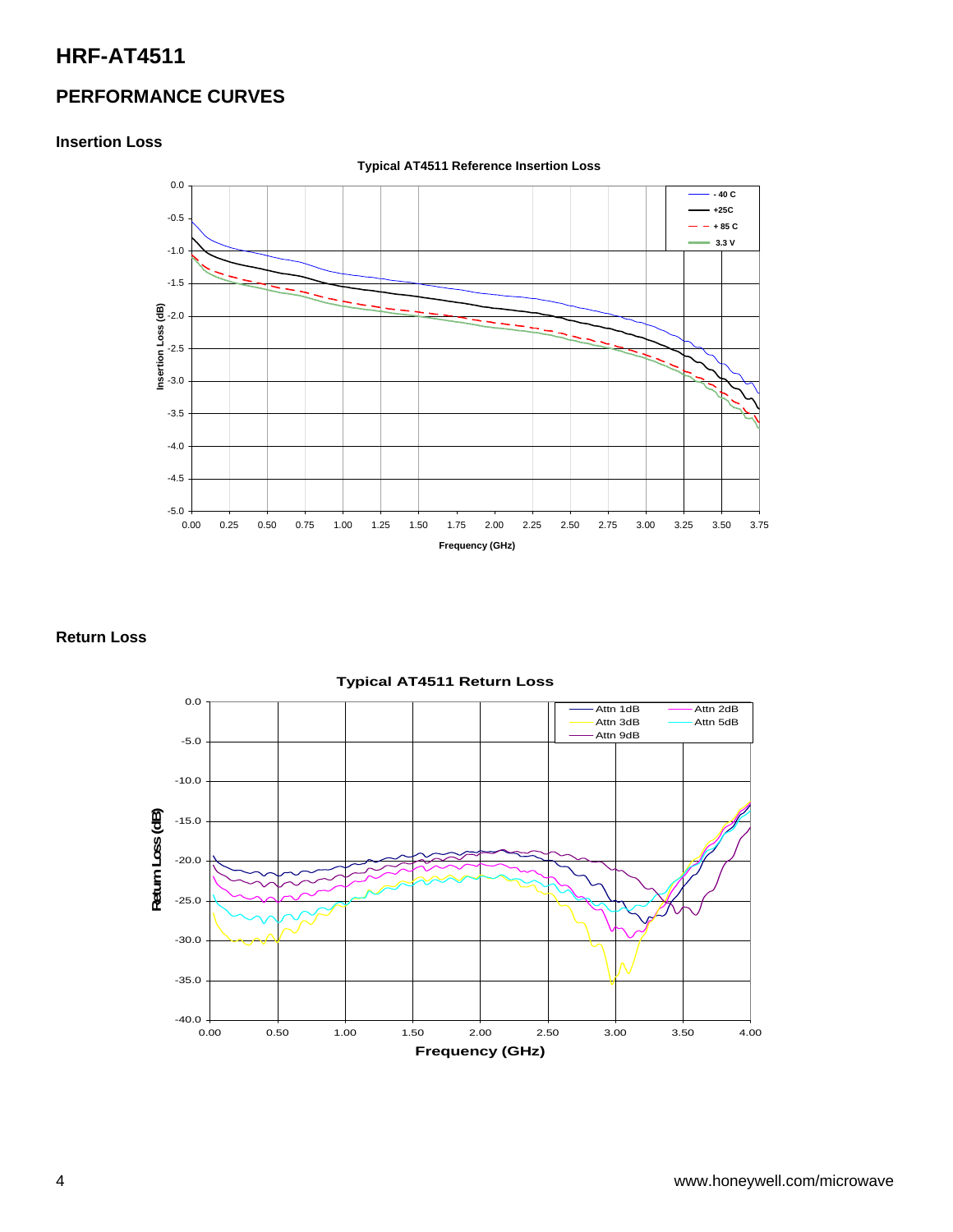# **HRF- AT4511**

#### **Step Accuracy**



#### **Typical AT4511 Step Accuracy**

#### **Relative Accuracy**



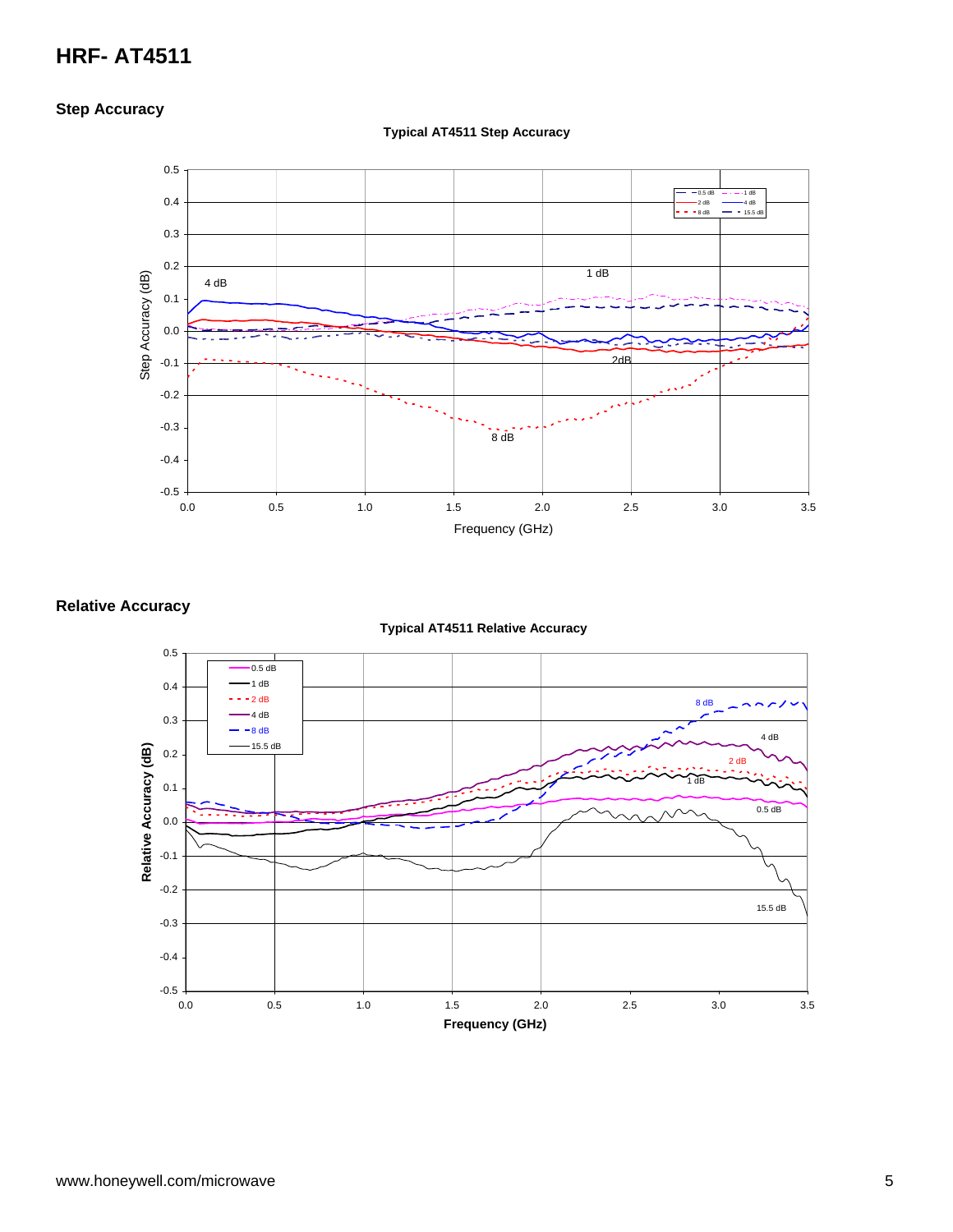# **HRF-AT4511**

# **PACKAGE OUTLINE DRAWING**



|                            |                  |                  | MIN NOM MAX |
|----------------------------|------------------|------------------|-------------|
| lel                        |                  | 0.65 BSC         |             |
| b                          |                  | $0.25$ 0.30 0.35 |             |
| E2                         |                  | 2.40 2.50 2.60   |             |
| D2                         |                  | 2.40 2.50 2.60   |             |
|                            |                  | $0.30$ 0.40 0.50 |             |
| INTERNAI<br><b>FEATURE</b> | <b>FUSE LEAD</b> |                  |             |

**Notes** 

- 1. Pin 1 identifier can be a combination or a dot and/or chamfer.
- 2. Dimensions are in millimeters.

#### **GREEN MATERIAL SET**

The –GR attenuators have a Green material set that can withstand a maximum soldering temperature of  $260^{\circ}$ C.

#### **LEAD FINISH**

The package leads are Nickel Palladium Gold (NiPdAu). The configuration being manufactured and delivered today is lead-free RoHS compliant. Compliant packages have half-etch leadframes and have date codes of 0300 or greater.

### **LEAD FREE QFN SURFACE MOUNT APPLICATION**

Please see Application Note AN310 for assembly process recommendations. The maximum soldering temperature of the -GR is 260<sup>o</sup>C (-AU attenuators are 250<sup>o</sup>C). Application Notes can be found at our website: www.honeywell.com/microwave

#### **CIRCUIT APPLICATION INFORMATION**

These attenuators require a DC reference to ground. They may not operate properly when AC coupled on both the RF input and output without a DC ground reference provided as part of the circuit. See Application Note AN311.